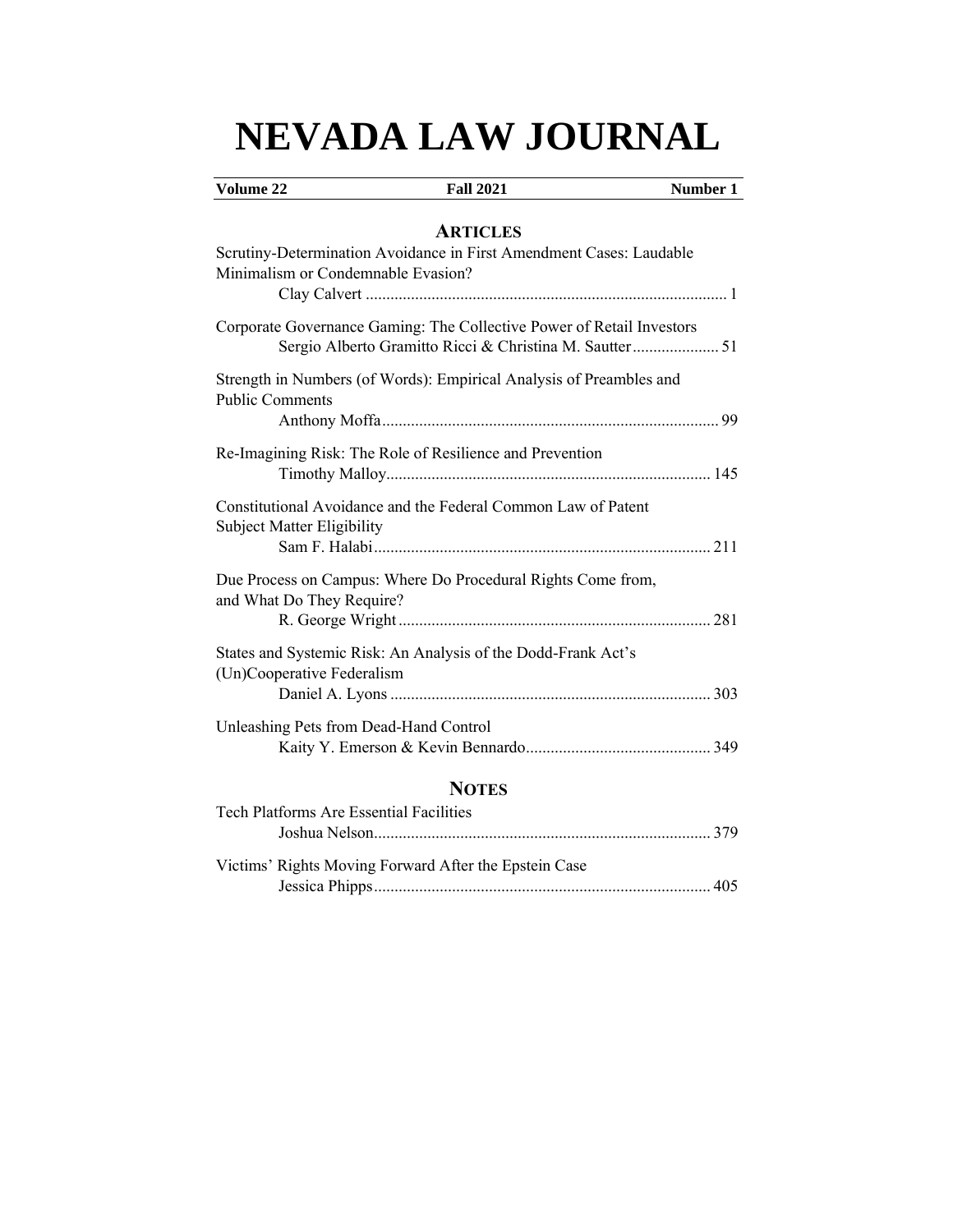# **NEVADA LAW JOURNAL**

Published by the **William S. Boyd School of Law**  University of Nevada, Las Vegas

#### **BOARD OF EDITORS**

**Editor-in-Chief** MADELEINE COLES

**Executive Managing Editors** WENDY ANTEBI CAITLIN PYATT

> **Executive Editors** NINA HEBIBOVICH ALINA KRAUFF CHAPMAN NOAM

**Lead Articles Editor Symposium Editor Forum Editor**

**Articles Editors**

ELI BERGIDA

BRENDON N. BRANDÃO

JESSICA PHIPPS ALEXANDRA RUSSELL

JOSHUA NELSON ALEXANDRA MATEO THERESA TRENHOLM

**Notes Editors** CONNOR BODIN **Nevada Law Editors**<br> **NELSEY DELOZIER** BRENDON N. BRANDÃO TANNER CASTRO

ASHLEY SCHOBERT **Business Editor**

CRISTINA PHIPPS

**SENIOR STAFF** MIA BACHER KILEY HARRISON DIANNA SAUCEDA-

MAGGIE ANN DIFEDERICO MICHAEL MCGRADY KRISTIN WILDE

KASSANDRA ACOSTA SAMUEL HOLT ADAM POND

MICHAEL GOUTSALIOUK WINNIE WU

PROFESSOR JEFFREY STEMPEL PROFESSOR KEITH ROWLEY PROFESSOR JOSEPH REGALIA

BRADY BATHKE YOOSUN JUN JULIA STANDISH CECILIA DIAZ ALLISON MANN GREER SULLIVAN SAMANTHA GOETT LUIS MONTANEZ JUAREZ SULLIVAN WINESETT HOLLY PARR

## **JUNIOR STAFF**

KALEB BAILEY VALARIE KUSCHEL JESSICA RECAREY-

JADEN BRAUNAGEL R.J. LEMUS ALYSSA ROGAN ROLAND JAY BRUNNER ANNE-GREYSON LONG BRANDON RUSK NAZO DEMIRDJIAN MOLLY MARIAS TERRA SHEPARD ANNA DREIBELBIS SERVANDO MARTINEZ COURTNEY SINAGRA COLLEEN C. FREEDMAN CANDACE MAYS KIM STRAUSS TALI FREY KAITLIN MCCORMICK-HUHN SARAH VOEHL KATELYN GOLDER CAITLAN MCMASTERS BRENNA IRVING ALIX GOLDSTEIN KALIN OLSON ALYSSA WILLIAMS

VALENZUELA

**FACULTY GOVERNING BOARD**

**Editorial Office** 

4505 S. Maryland Parkway, Las Vegas, NV 89154-1003 TEL: 702.895.2435 • FAX: 702.895.2321

RACHAEL T. GONZALES VICTOR KANG JORGE "COCO" PADILLA

CHIRINOS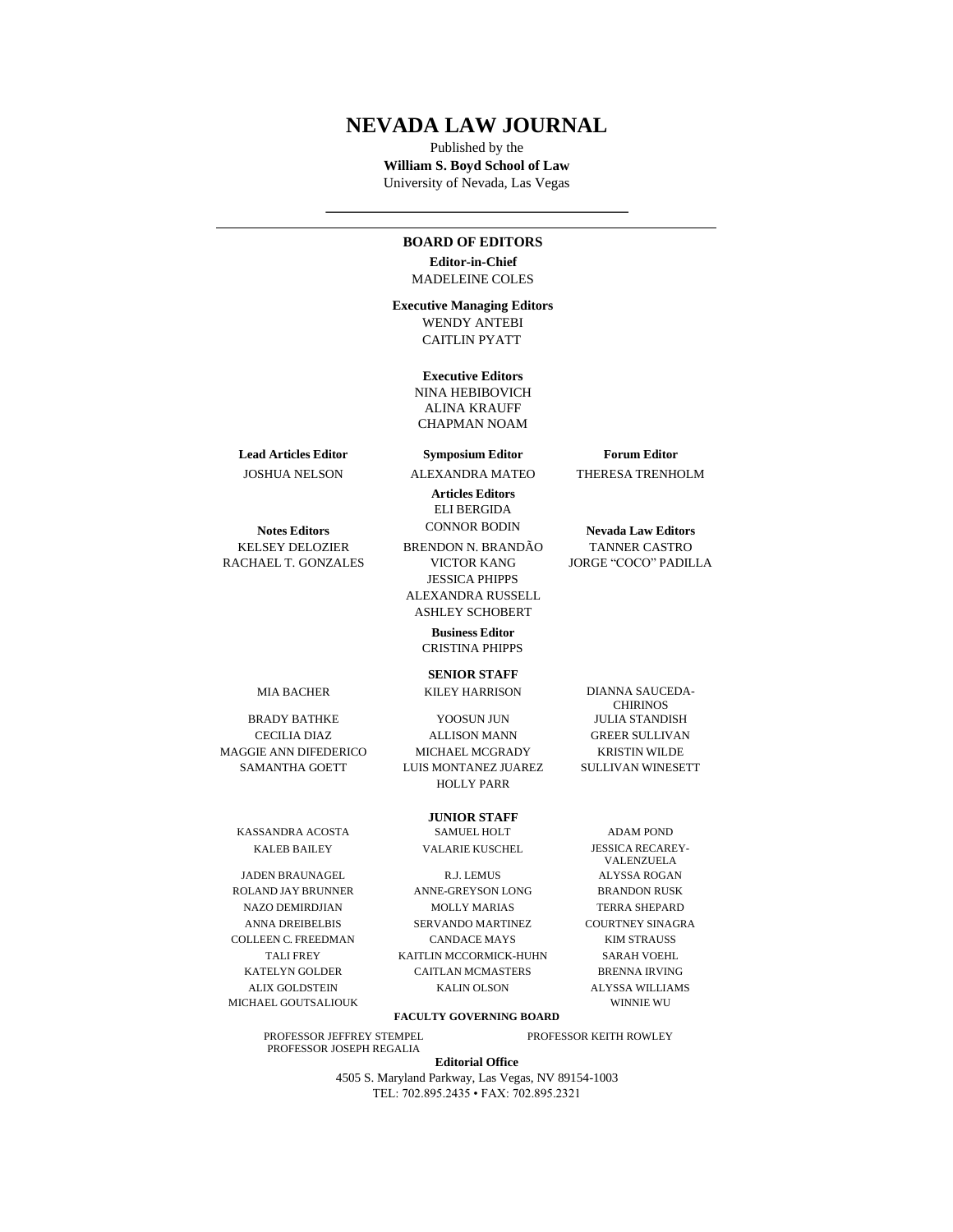# **William S. Boyd School of Law, UNLV Faculty and Administration for 2021-2022**

## **ADMINISTRATION**

Sara Gordon, *Interim Dean; William S. Boyd Professor of Law*

Ian C. Bartrum, *Associate Dean for Faculty Development and Research; Professor of Law* Angie Doran, *Assistant Dean of Finance*

Nikki Harris, *Acting Assistant Dean of Career Development*

Cameron Lue-Sang, *Interim Assistant Dean of Admissions and Financial Aid*

Jeanne Frazier Price, *Associate Dean for Academic Affairs; Louis Wiener, Jr. Law Library Professor of Law; Director, Wiener-Rogers Law Library*

Christine Smith, *Associate Dean for Public Service, Compliance and Administration*

Anne Traum, *Associate Dean for Experiential Legal Education; Director, Appellate Clinic; Co-Director, Misdemeanor Clinic; Professor of Law*

Brian Wall, *Associate Dean for Student Affairs*

#### **LAW FACULTY**

Rachel J. Anderson, J.D., University of California, Berkeley, School of Law, *Professor of Law*

Ian C. Bartrum, LL.M., Yale Law School; J.D., Vermont Law School, *Associate Dean for Faculty Development and Research*; *Professor of Law*

- Mary Beth Beazley, J.D., University of Notre Dame Law School, *Professor of Law*
- Bret C. Birdsong, J.D., University of California, Hastings College of the Law, *Professor of Law*

Stewart Chang, J.D., Georgetown University Law Center, *Professor of Law*

- Frank Rudy Cooper, J.D., Duke Law School, *Director, Program on Race, Gender, and Policing; William S. Boyd Professor of Law*
- Robert I. Correales, LL.M., Georgetown University Law Center; J.D., University of Kansas School of Law, *Professor of Law*
- Benjamin Edwards, J.D., Columbia Law School, *Director, Public Policy Clinic; Associate Professor of Law*
- Ruben J. Garcia, LL.M., University of Wisconsin Law School; J.D., University of California, Los Angeles, School of Law, *Co-Director, UNLV Workplace Law Program; Professor of Law*
- Sara Gordon, J.D., University of Arizona College of Law, *Interim Dean*, *William S. Boyd Professor of Law*
- Leslie C. Griffin, M.A., M. Phil., Ph.D., Yale University, J.D., Stanford Law School, *William S. Boyd Professor of Law*
- Eve Hanan, J.D., University of Michigan Law School, *Co-Director, Misdemeanor Clinic*, *Associate Professor of Law*
- Joan Howarth, J.D., University of Southern California*, Distinguished Visiting Professor; Dean Emerita, Michigan State University College of Law*
- Lori D. Johnson, J.D., Northwestern University School of Law, *Associate Professor of Law*
- Michael Kagan, J.D., University of Michigan Law School, *Director, UNLV Immigration Clinic; Joyce Mack Professor of Law*
- Kay P. Kindred, J.D., Columbia University School of Law*, Professor of Law*
- Mary LaFrance, J.D., Duke University School of Law, *IGT Professor of Intellectual Property Law*
- Sylvia Lazos, J.D., University of Michigan Law School, *Justice Myron Leavitt Professor of Law*
- Francine J. Lipman, LL.M., New York University School of Law; J.D., University of California, Davis, School of Law, *William S. Boyd Professor of Law*
- Sydney Lisy, J.D., Valparaiso University*, Director of the Academic Success Program, Assistant Professor in Residence*
- Elizabeth L. MacDowell, J.D., University of California, Berkeley, School of Law, *Director, Family Justice Clinic; Professor of Law*
- Thomas O. Main, J.D., Northeastern University School of Law, *William S. Boyd Professor of Law*
- Ann C. McGinley, J.D., University of Pennsylvania Law School, *Co-Director, UNLV Workplace Law Program; William S. Boyd Professor of Law*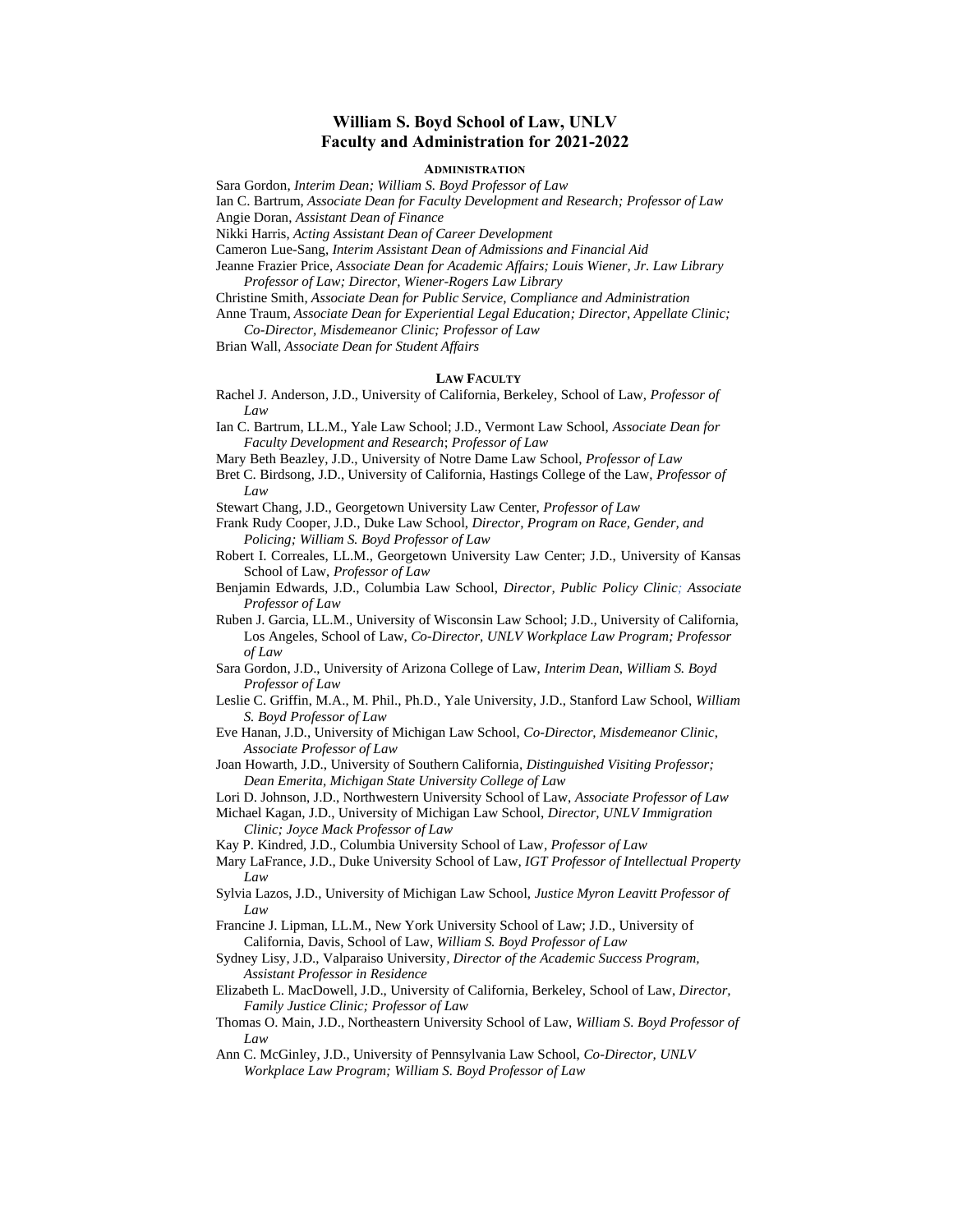- Rebecca Nathanson, Ph.D., University of California, Santa Barbara, *Director of Education Advocacy Clinic and Kids' Court School; James E. Rogers Professor of Education and Law*
- Dawn Nielsen, J.D., University of Nevada, Las Vegas, William S. Boyd School of Law, *Director of Externships; Assistant Professor in Residence*
- Lydia Nussbaum, J.D., University of Maryland Francis King Carey School of Law, *Director, Mediation Clinic; Director, Saltman Center for Conflict Resolution; Professor of Law*
- David Orentlicher, J.D., Harvard Law School, M.D., Harvard Medical School, *Director, UNLV Health Law Program; Judge Jack and Lulu Lehman Professor of Law*
- Jeanne Frazier Price, J.D., University of Texas School of Law*, Associate Dean for Academic Affairs*; *Director, Wiener-Rogers Law Library; Louis Wiener, Jr. Law Library Professor of Law*
- Nancy B. Rapoport, J.D., Stanford Law School, *Garman Turner Gordon Professor of Law; Affiliate Professor of Law and Ethics, Lee Business School*
- Joe Regalia, J.D., University of Michigan Law School, *Associate Professor of Law*

Addie C. Rolnick, J.D., University of California, Los Angeles, School of Law, *Faculty Director, Indian Nations Gaming and Governance Program; Associate Director,* 

*Program on Race, Gender & Policing; San Manuel Band of Indians Professor of Law* Keith A. Rowley, J.D., University of Texas School of Law, *William S. Boyd Professor of* 

*Law*

Rebecca Scharf, J.D., Harvard Law School, *Professor of Law*

Kathryn M. Stanchi, J.D., Boston University School of Law; *E.L. Cord Professor of Law*

Jeffrey W. Stempel, J.D., Yale Law School, *Doris S. and Theodore B. Lee Professor of Law*

- Jean Sternlight, J.D., Harvard Law School, *Founding Director, Saltman Center for Conflict Resolution; Michael and Sonja Saltman Professor of Law*
- David Tanenhaus, Ph.D., University of Chicago Law School, *James E. Rogers Professor of History and Law*

Anne R. Traum, J.D., University of California, Hastings College of the Law, *Associate Dean for Experiential* Legal *Education*; *Director, Appellate Clinic; Co-Director, Misdemeanor Clinic; Professor of Law*

Marketa Trimble, J.S.D. and J.S.M., Stanford Law School; JUDr., Ph.D., Law School of

Charles University in Prague, *Samuel S. Lionel Professor of Intellectual Property Law* John V. White, J.D., Yale Law School, *Ralph Denton Professor of Law*

#### **DISTINGUISHED FELLOWS**

Anthony Cabot, J.D., Arizona State University, Sandra Day O'Connor College of Law, *Distinguished Fellow in Gaming Law*

Justice Michael Cherry, J.D. Washington University of Law, *Distinguished Fellow* Senator Harry Reid, J.D., George Washington University Law School, *Distinguished Fellow in Law and Policy*

Governor Brian Sandoval, J.D. The Ohio State University, Moritz College of Law, *Distinguished Fellow in Law and Leadership*

## **EMERITI FACULTY**

Peter Brandon Bayer, LL.M., Harvard Law School; J.D., New York University School of Law, *Emeritus Professor of Law*

Linda L. Berger, J.D., Case Western Reserve University School of Law, *Emerita Professor of Law*

Mary E. Berkheiser, J.D., University of Arizona College of Law, *Emerita Professor of Law* Christopher L. Blakesley, J.S.D., and LL.M., Columbia University School of Law; J.D.,

University of Utah College of Law, *Emeritus Professor of Law*

Frank D. Durand J.D. Stanford Law School, *Associate Dean Emeritus*

Linda Edwards, J.D., University of Tennessee College of Law, *Emerita Professor of Law*

Douglas Grant, J.D., University of Colorado School of Law, *Emeritus Professor of Law*

Lynne Henderson, J.D., Stanford Law School, *Emerita Professor of Law* 

Thomas B. McAffee, J.D., University of Utah College of Law, *Emeritus Professor of Law*

Richard J. Morgan, J.D., University of California, Los Angeles, School of Law, *Dean Emeritus*

Terrill Pollman, J.D., University of Arizona College of Law, *Emerita Professor of Law*

Elaine Shoben, J.D., University of California, Hastings College of the Law, *Emerita Professor of Law*

Jean M. Whitney, J.D., William Mitchell College of Law, *Emerita Professor of Law*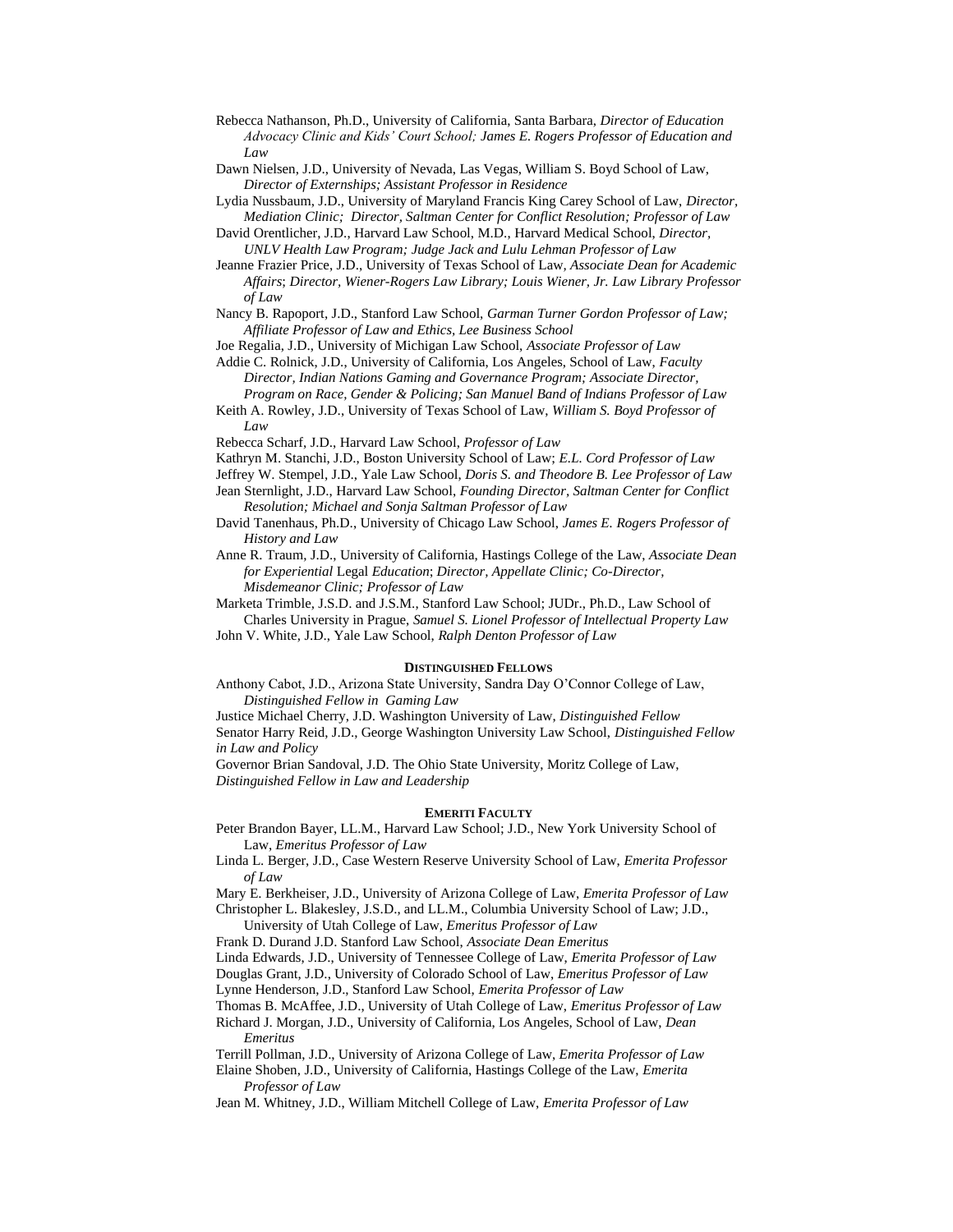#### **LIBRARY FACULTY**

Youngwoo Ban, J.D., Oklahoma City University School of Law, M.L.I.S., University of Arizona, *Research Librarian and Assistant Professor*

Justin Iverson, J.D., Savannah Law School, M.L.S., Emporia State University, *Research Librarian and Assistant Professor*

Jim Rich, J.D., University of Nevada, Las Vegas, William S. Boyd School of Law, M.L.I.S. University of Missouri; *Research Librarian and Assistant Professor*

#### **SENIOR FELLOWS**

Nancy Brune, Ph.D., Yale University, Kenny Guinn Center for Policy Priorities, Nevada, *Senior Fellow*

Honorable Jay S. Bybee, J.D., Brigham Young University Law School, *Senior Fellow in Constitutional Law*

Frank Fritz, J.D., Columbia University School of Law, *Senior Fellow*

Patricia Mulroy, M.A., University of Nevada, Las Vegas *Senior Fellow, Practitioner in Residence Saltman Center for Conflict Resolution*

### **SALTMAN SENIOR FELLOWS**

Hal Abramson, LL.M., Harvard Law School; J.D., Syracuse University College of Law Lisa Blomgren Amsler, J.D., University of Connecticut School of Law

#### **VISITING LAW FACULTY**

Steven Light, Ph.D., Northwestern University Kathryn Rand, J.D., University of Michigan

Monte Smith, J.D., The Ohio State University

## **ADJUNCT FACULTY**

Jeanette Barrick, J.D., University of Nevada, Las Vegas William S. Boyd School of Law Bovitz, J. Scott, J.D., Loyola Law School, Los Angeles

Patrick Chapin, J.D., Capital University School of Law

Jennifer Carr, J.D., University of Nevada, Las Vegas William S. Boyd School of Law Patrick Chapin,J.D., Capital University Law School

Thomas Chittum, J.D., University of Nevada, Las Vegas William S. Boyd School of Law Sean Claggett, J.D., University of Nevada, Las Vegas William S. Boyd School of Law

Angela Cook, J.D., University of Nevada, Las Vegas William S. Boyd School of Law

Alissa Cooley, J.D., University of Nevada, Las Vegas William S. Boyd School of Law

Honorable Christy Craig, J.D., California Western School of Law

Margaret Crowley, J.D., University of California, Davis

Daron Dorsey, J.D., University of Nevada, Las Vegas William S. Boyd School of Law

Honorable Jennifer Dorsey, J.D., Pepperdine University School of Law

Osvaldo Fumo, J.D., Whittier Law School

Greg Gemignani, J.D., University of Wisconsin Law School

John Harney, J.D., University of Wisconsin Law School

Becky Harris, LL.M., University of Nevada, Las Vegas William S. Boyd School of Law; J.D., Brigham Young University, J. Reuben Clark Law School

C. Stanley Hunterton, J.D., Syracuse University College of Law

Terry Johnson, J.D., University of Nevada, Las Vegas, William S. Boyd School of Law Marc Kligman, J.D., Tulane University School of Law

Kristin Gerdy Kyle, J.D., Brigham Young University, J. Reuben Clark Law School

John Lambrose, J.D., University of Idaho College of Law

Eleissa Lavelle, LL.M., Pepperdine University School of Law; J.D., University of Utah College of Law

Nancy Lemcke, J.D., Pepperdine University School of Law

Katie Lever, LL.B., University of Windsor

Erin McMullen, J.D., California Western School of Law

Samuel McMullen, J.D., Georgetown University

Joanna Myers, J.D., University of Nevada, Las Vegas William S. Boyd School of Law Honorable Mike K. Nakagawa, J.D., University of California, Davis, School of Law

Heidi Ojeda,J.D., University of Nevada, Las Vegas William S. Boyd School of Law Stanford B. Owen, J.D., Stanford Law School

Sarah Perez, J.D., University of Nevada, Las Vegas William S. Boyd School of Law